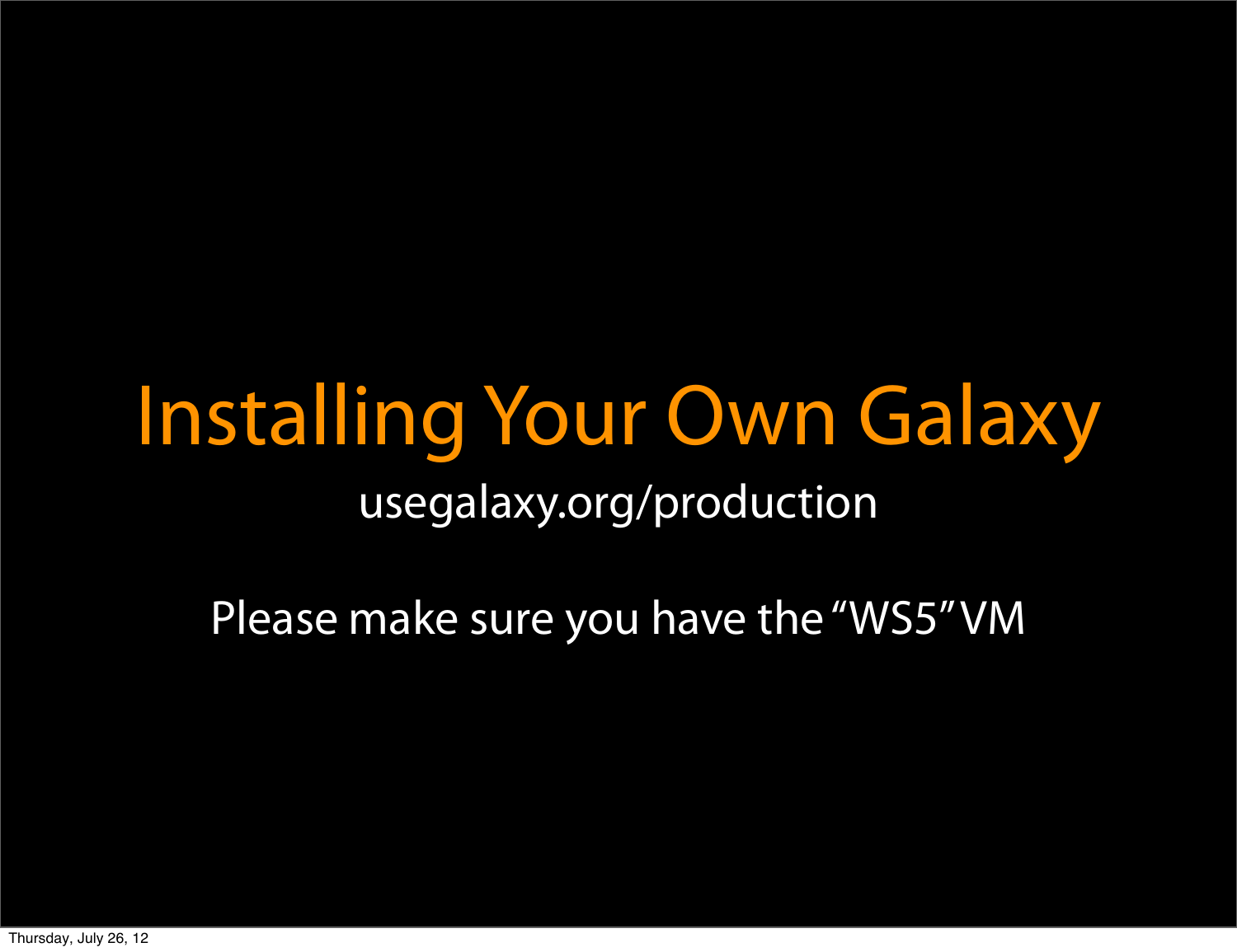# [The Team](http://wiki.g2.bx.psu.edu/Galaxy%20Team)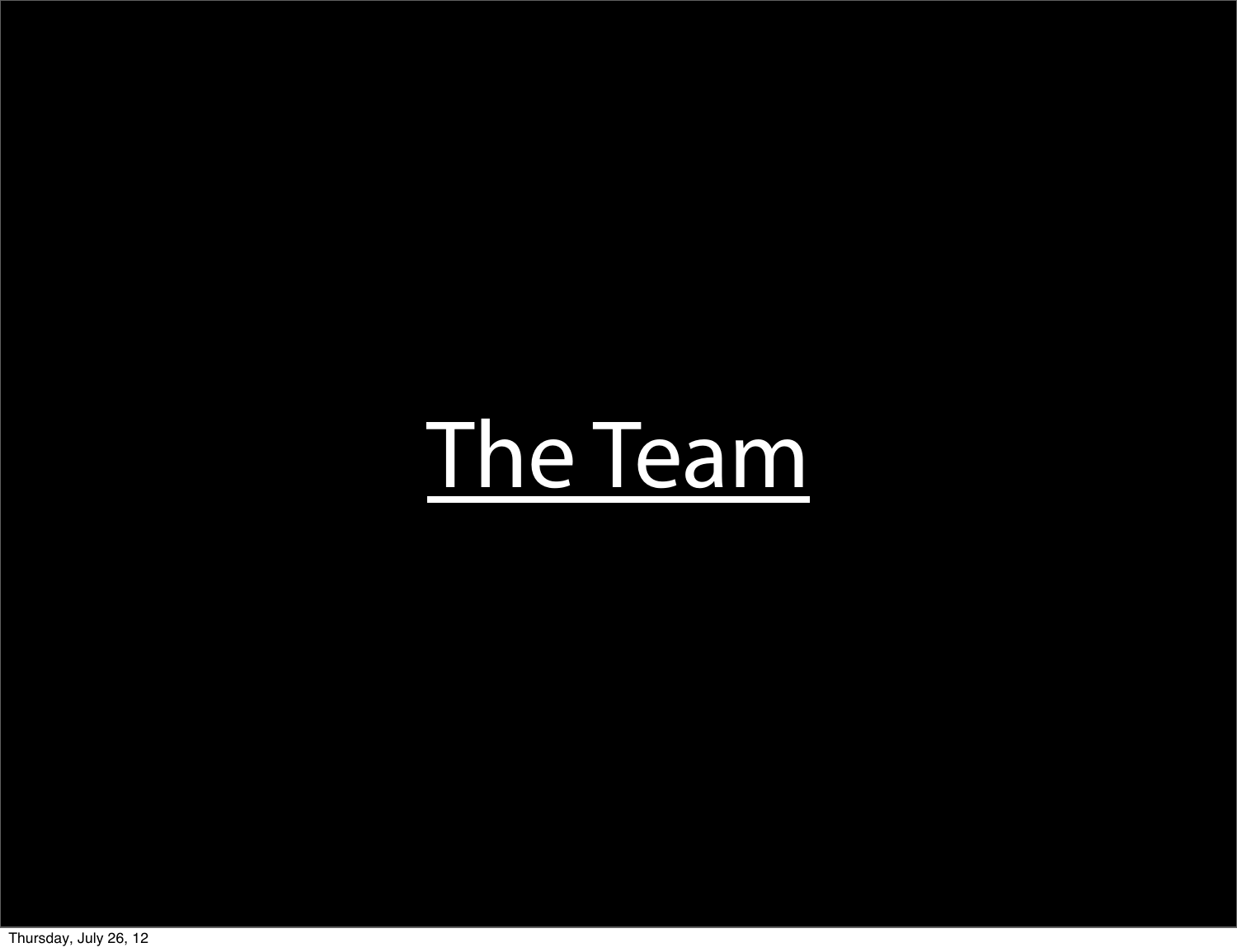#### Galaxy runs out of the box!

- Simple download, setup, and install design:
	- % hg clone ...
	- % sh run.sh
- Great for development!
- Not designed to support multiple users in a production environment with default configuration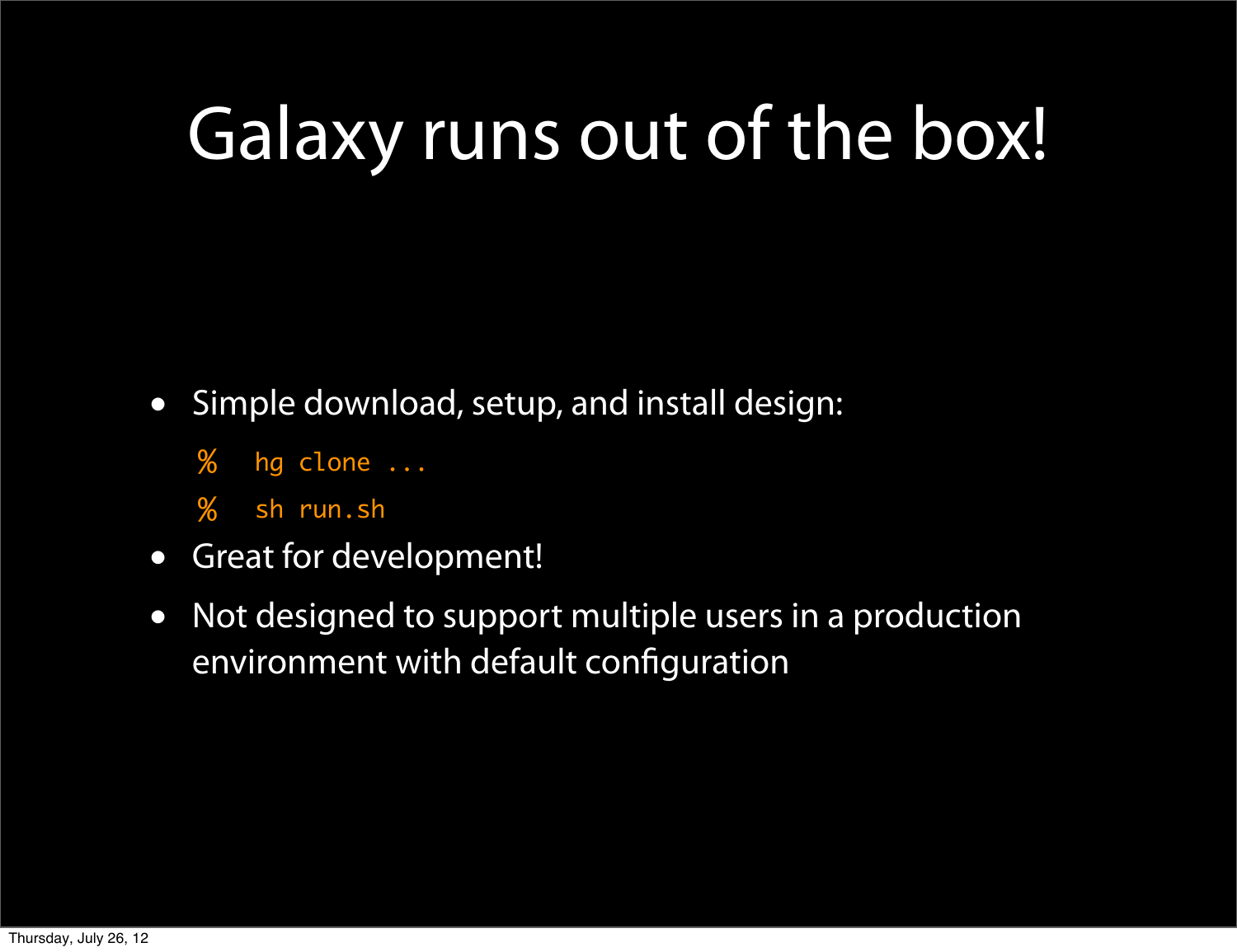#### Development-oriented defaults

- SQLite database
- One process
- Built-in HTTP server
- Local job execution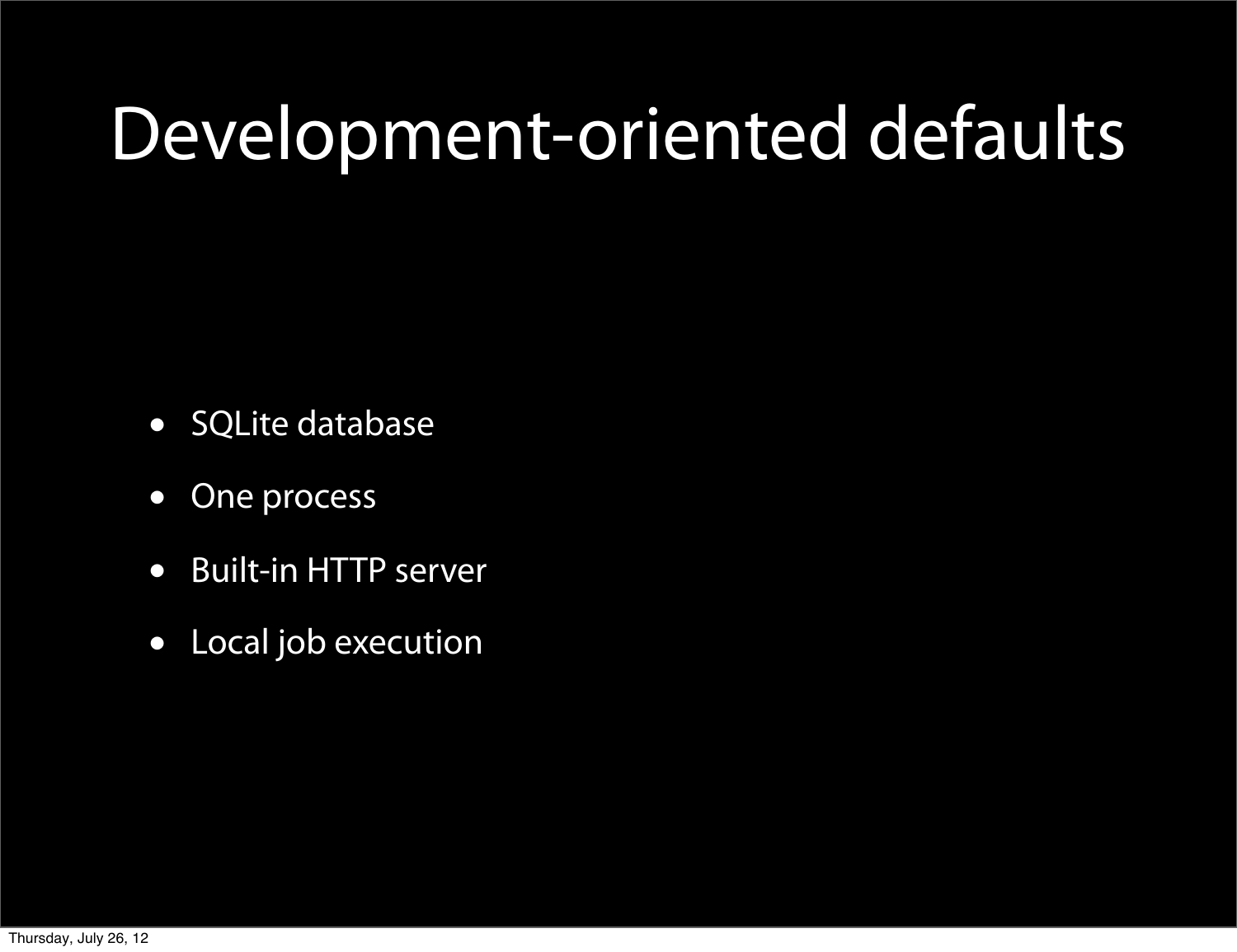### Workshop Steps

- PostgreSQL
- nginx or Apache
- universe\_wsgi.ini customization
- FTP and local data access
- Connect to SGE
- Load balance Galaxy servers
- Load balance Galaxy datasets
- Monitor Galaxy health and view reports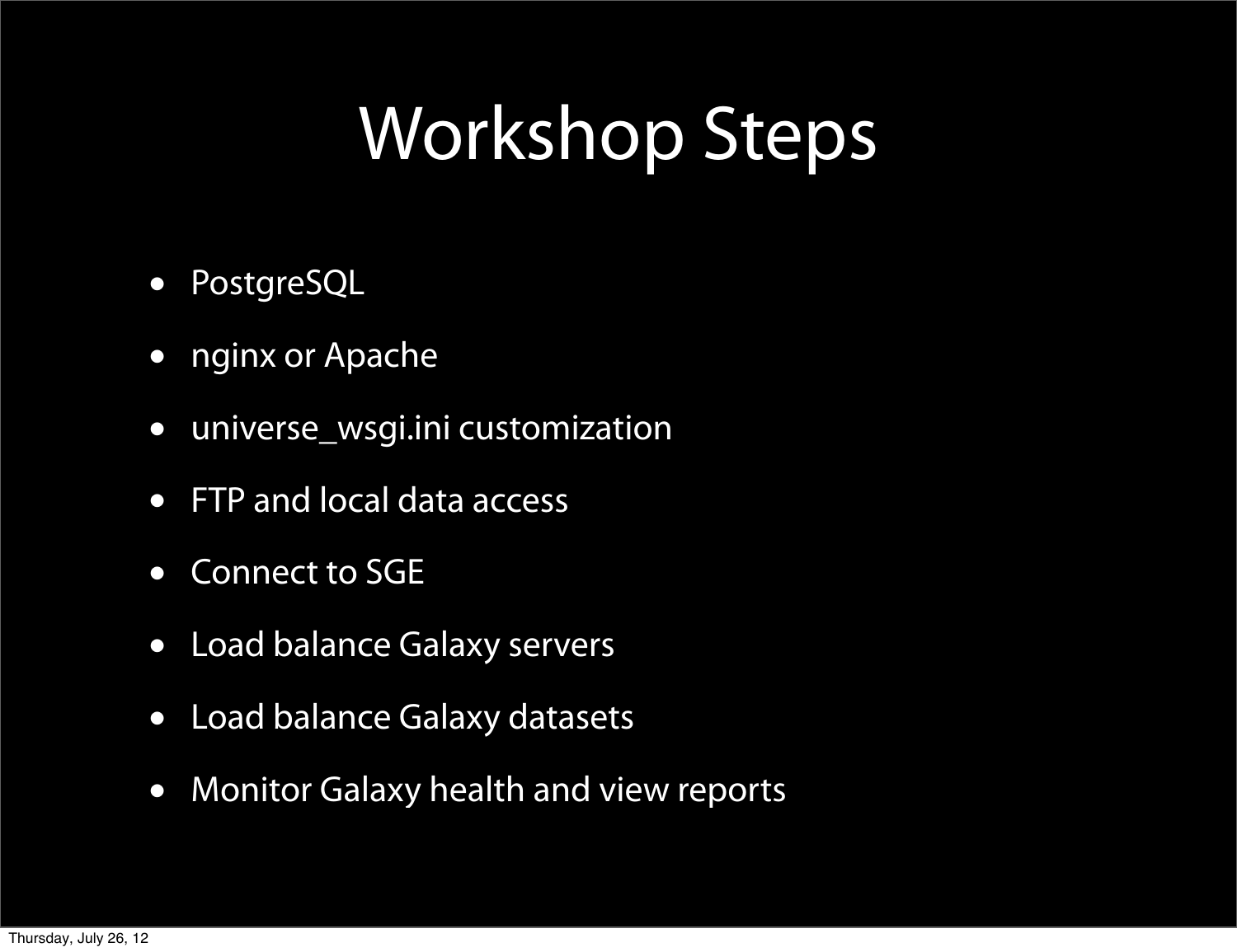#### Start Fresh

- Don't use an old Galaxy installation check out a new copy
- Use a dedicated non-root user
- Start and stop with your OS' system service method (e.g. init.d, service)
- Don't share the database or database user
- Use a dedicated Python or virtualenv
- If you plan to use a cluster, put galaxy in a shared filesystem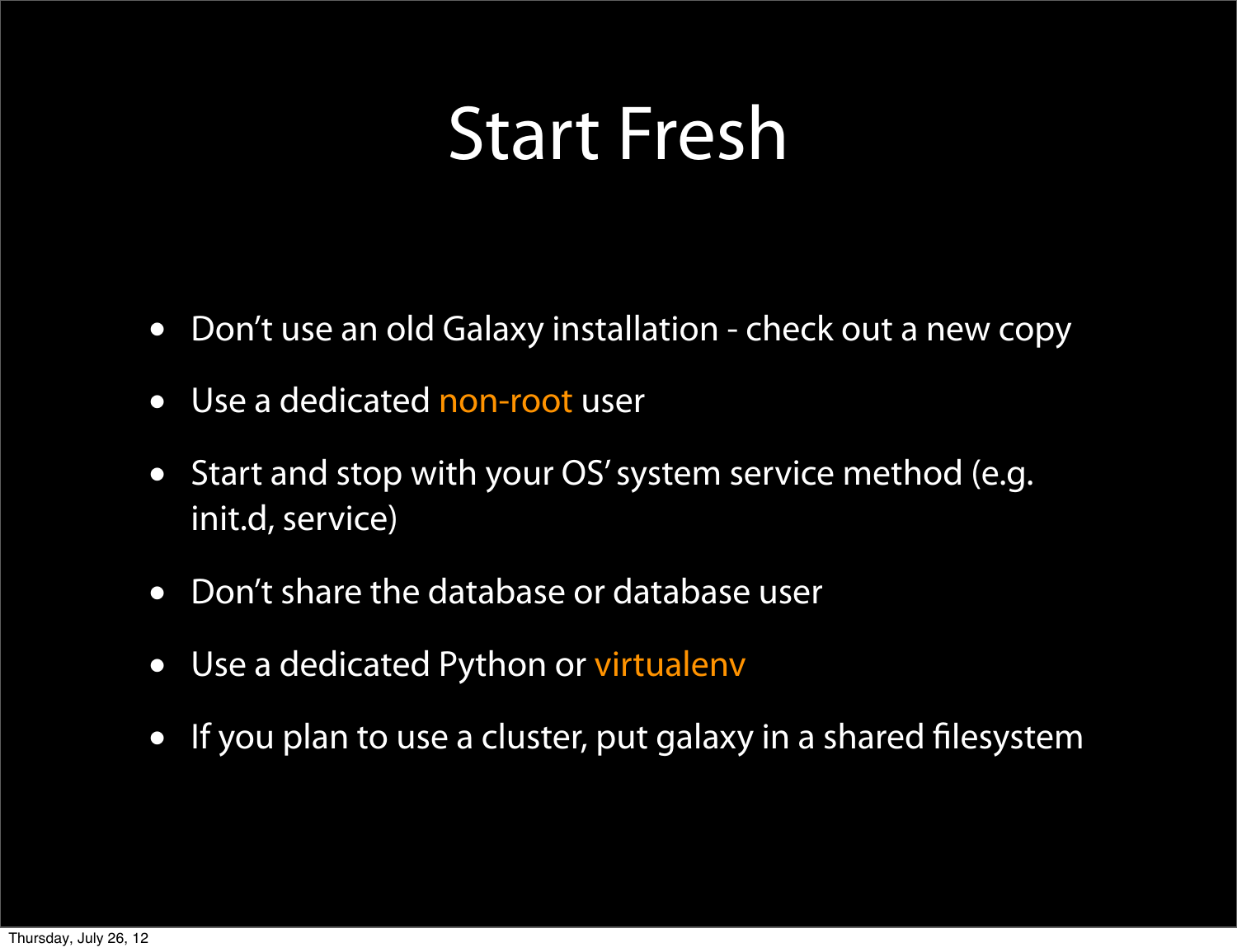## PostgreSQL

- SQLite is serverless
- Galaxy is a heavy database consumer
- Locking will be an immediate issue
- Consumes Galaxy server process resources
- Migrating data is no fun

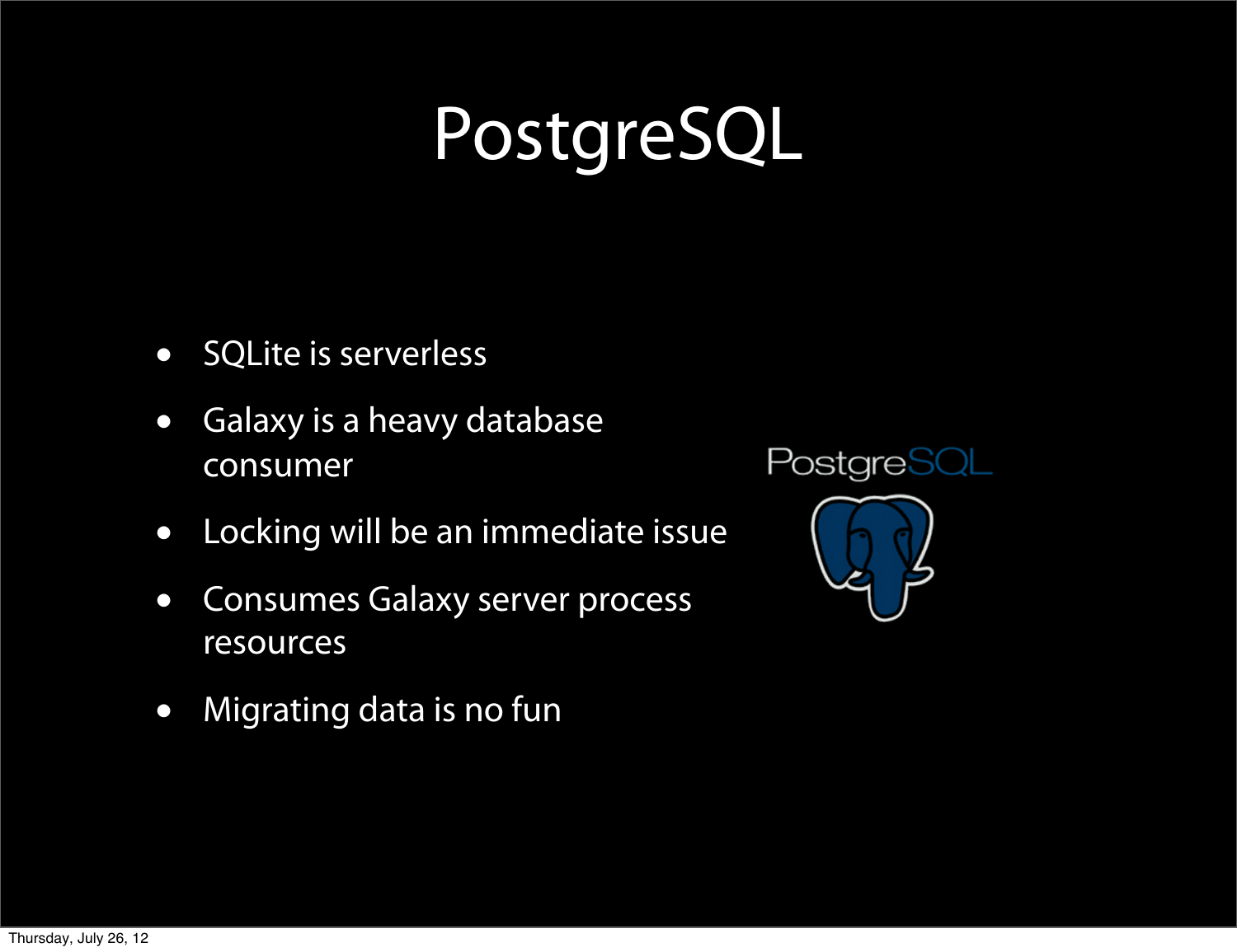#### Proxy with nginx or Apache

- Directly serve static content faster than Galaxy's HTTP server
- Reduce load on the application
- Caching and compression
- Load balancing (more on that later)
- Hook your local authentication and authorization system



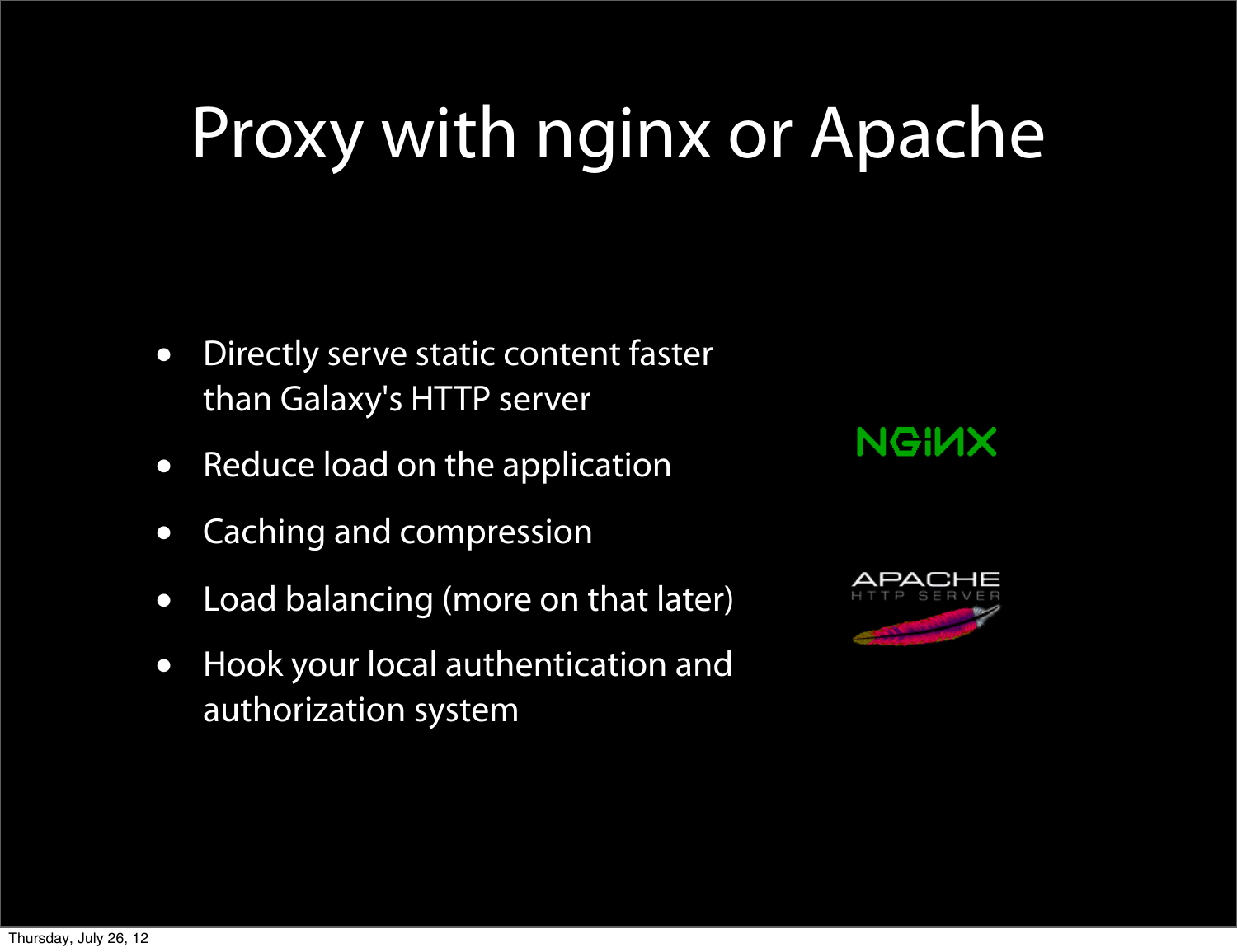### Downloading

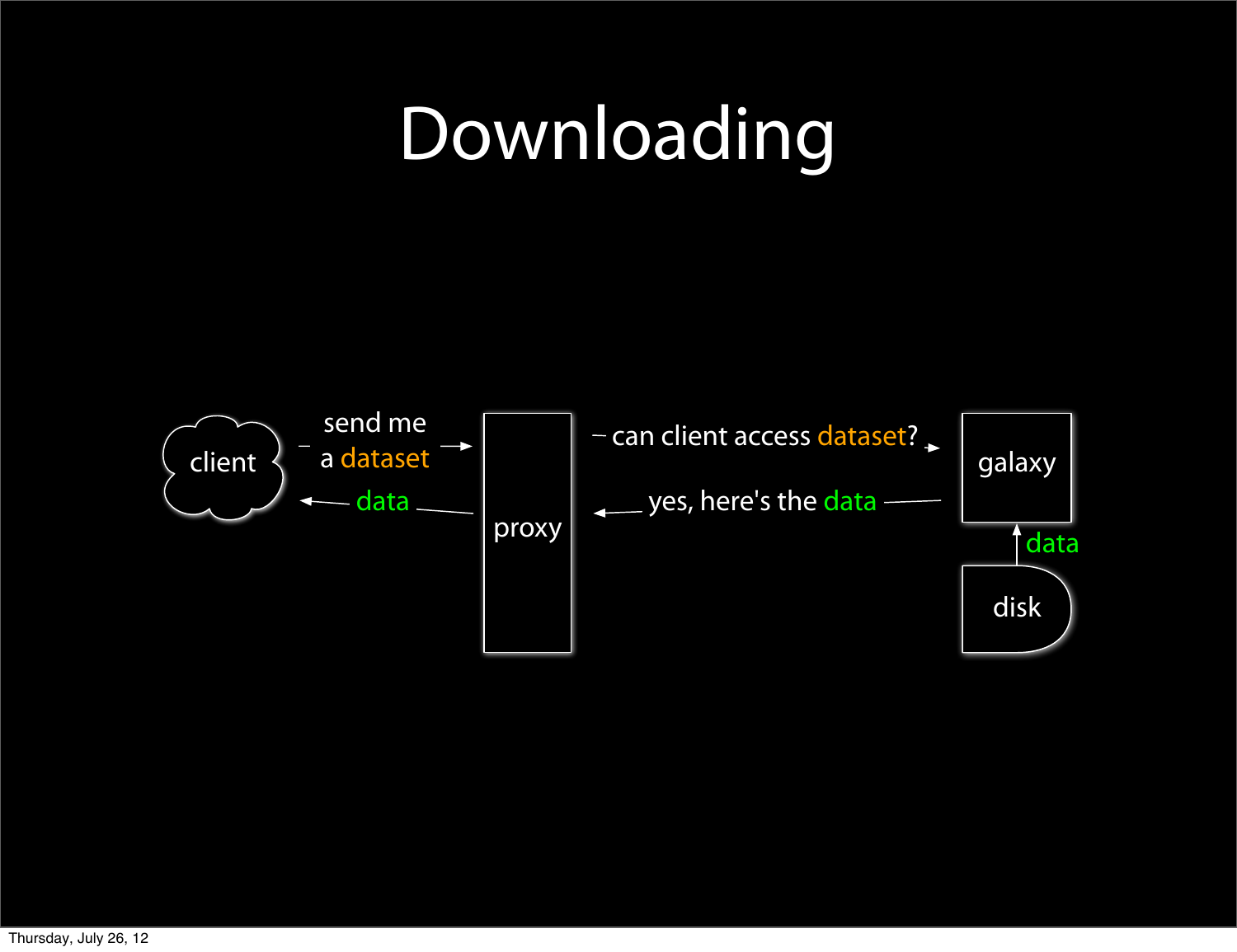### Downloading

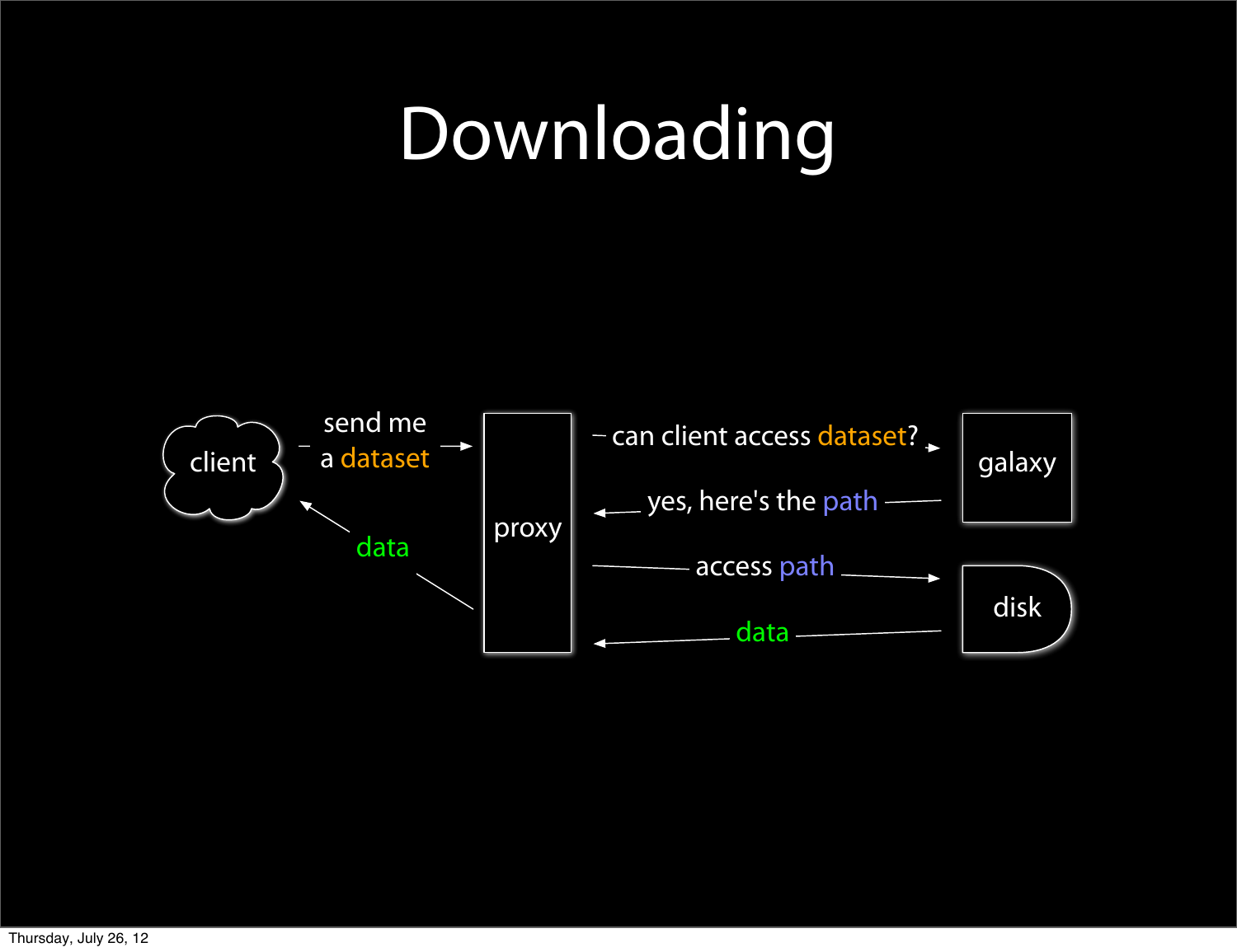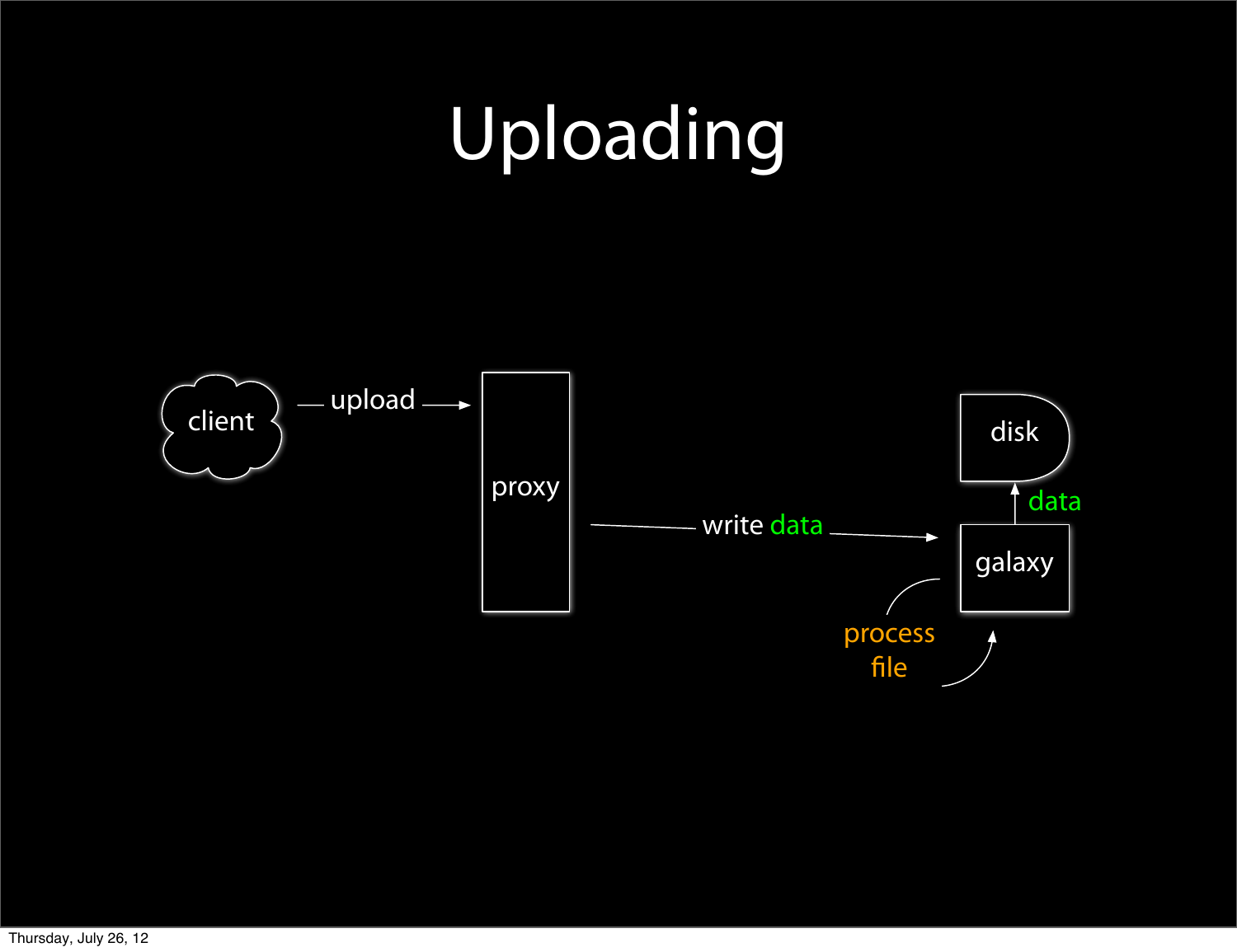## Uploading

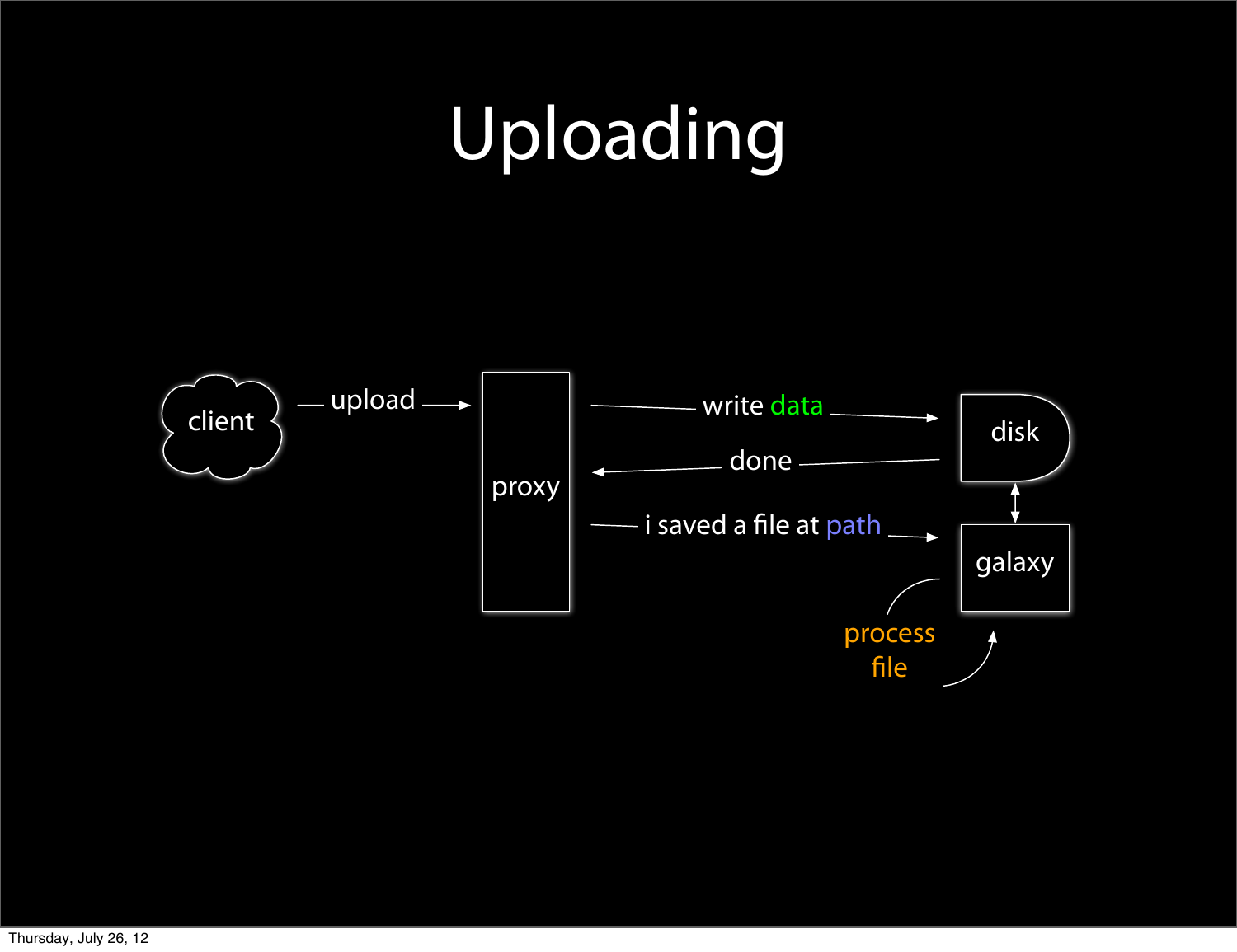#### Alternative uploads

- From the local filesystem to data libraries
- Via FTP (or sftp, scp, cp, ...) to histories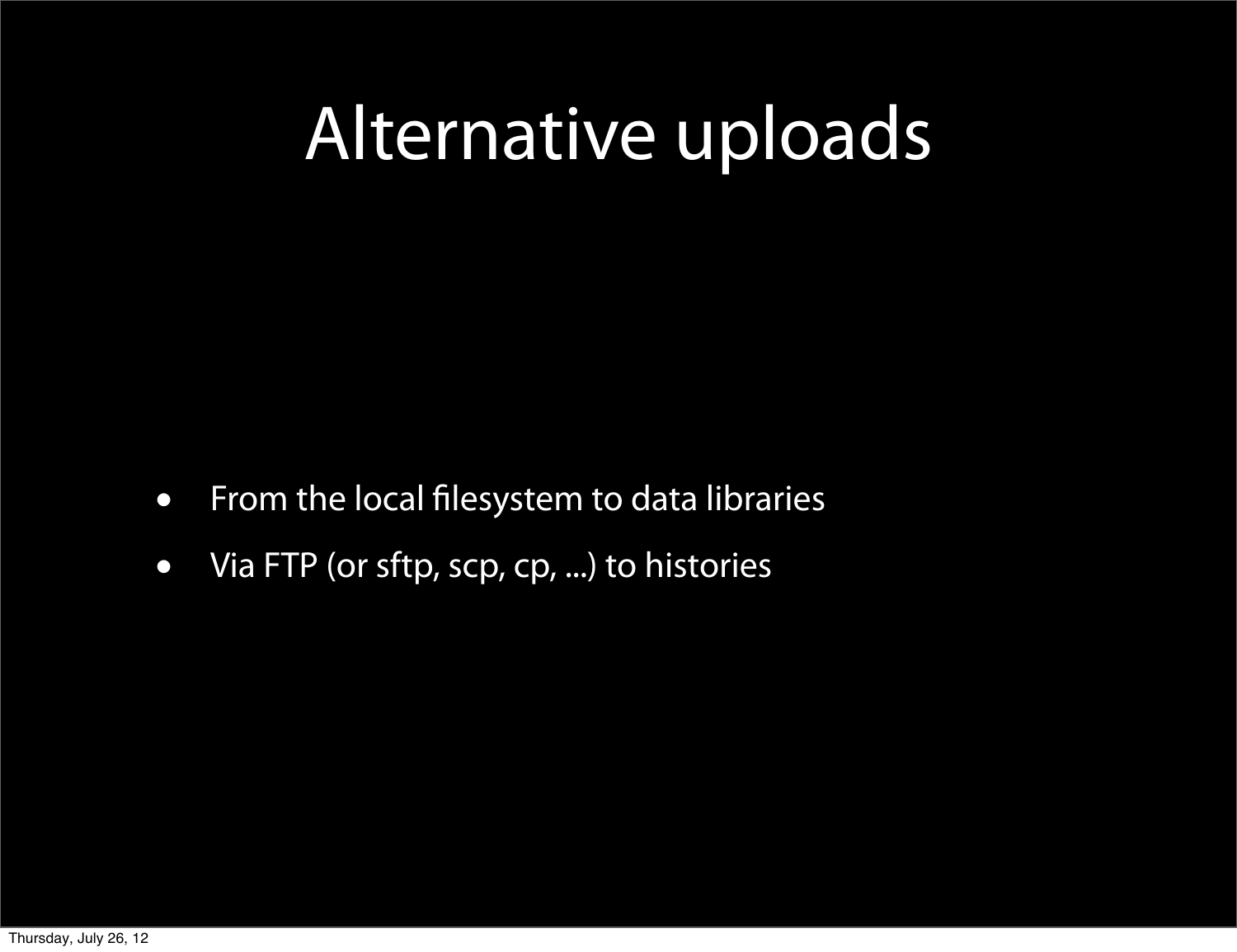#### Cluster

- Move intensive processing (tool execution) to other hosts
- Utilize existing resources
- No job interruption upon restart
- Per-tool cluster options
- DRMAA supports most other DRMs









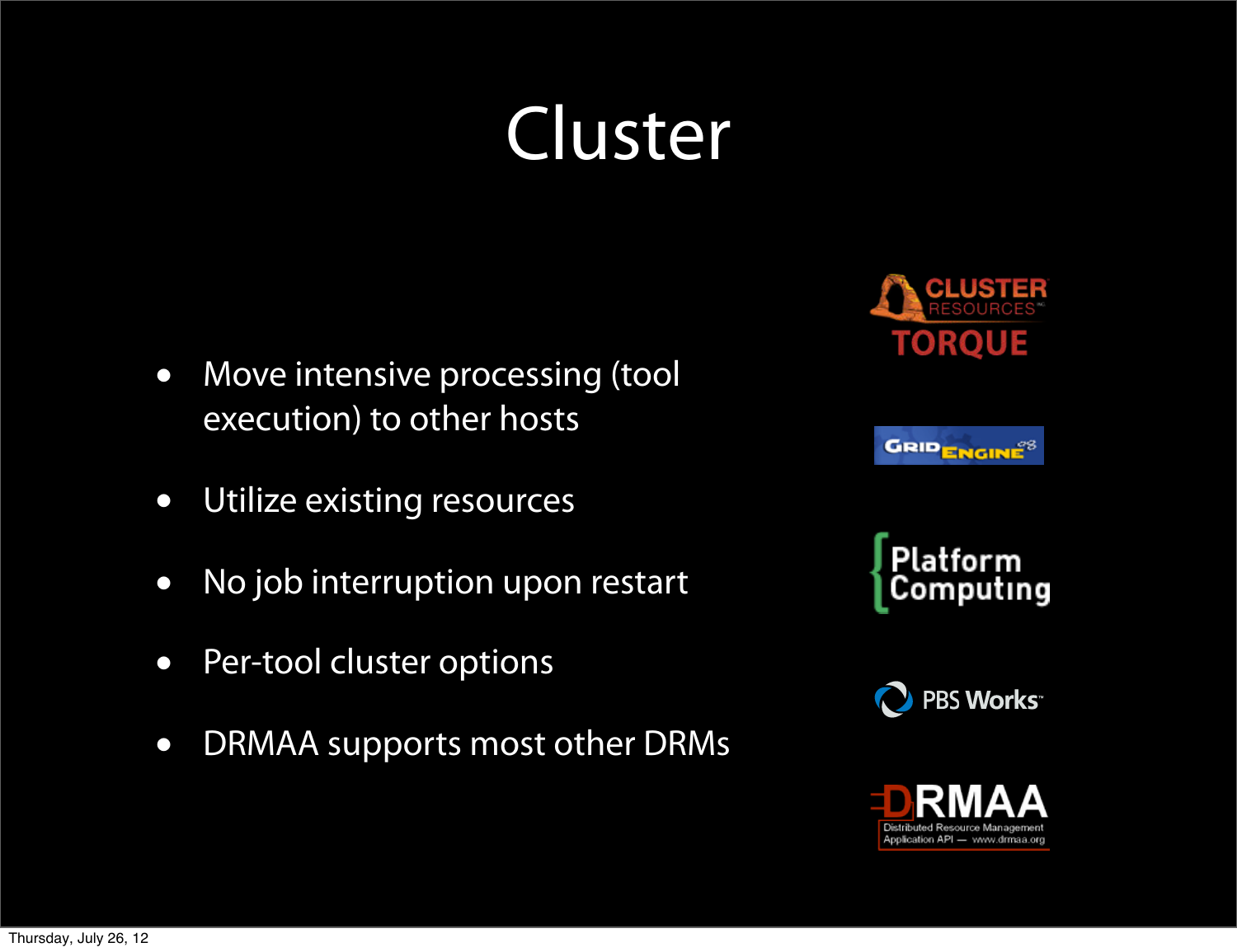#### Job users on the cluster

- By default, jobs run as the user Galaxy is started as
- If your Galaxy users and cluster system users are identical, you may wish to run jobs on the cluster as the actual user
- Galaxy uses sudo to change ownership of relevant files and submit the job to the cluster as the correct system user
- Configurable for your specific environment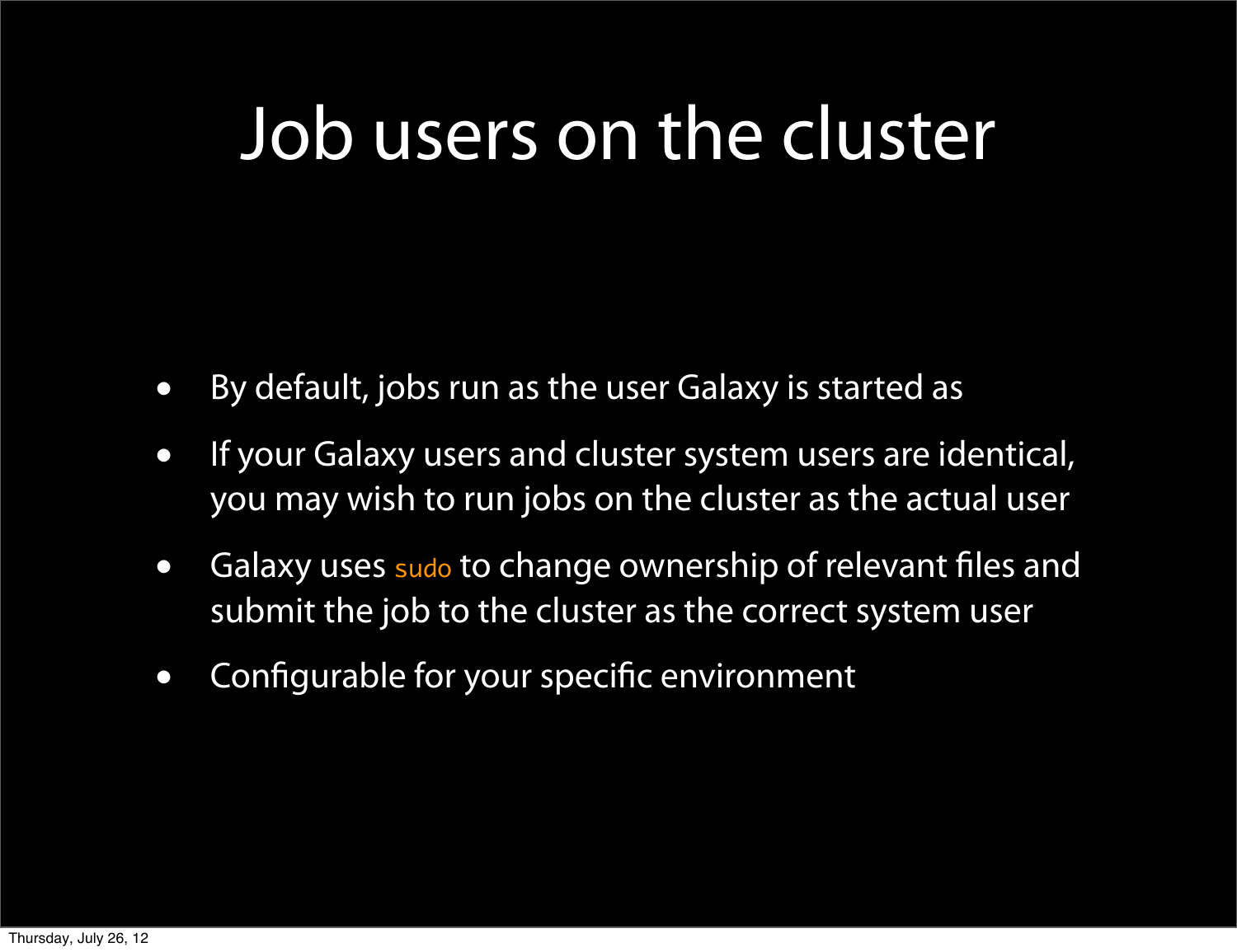## Python and threading

- Galaxy is multi-threaded. No problem, right?
- Problem... Enter the Global Interpreter Lock



• Guido says: "run multiple processes instead of threads!"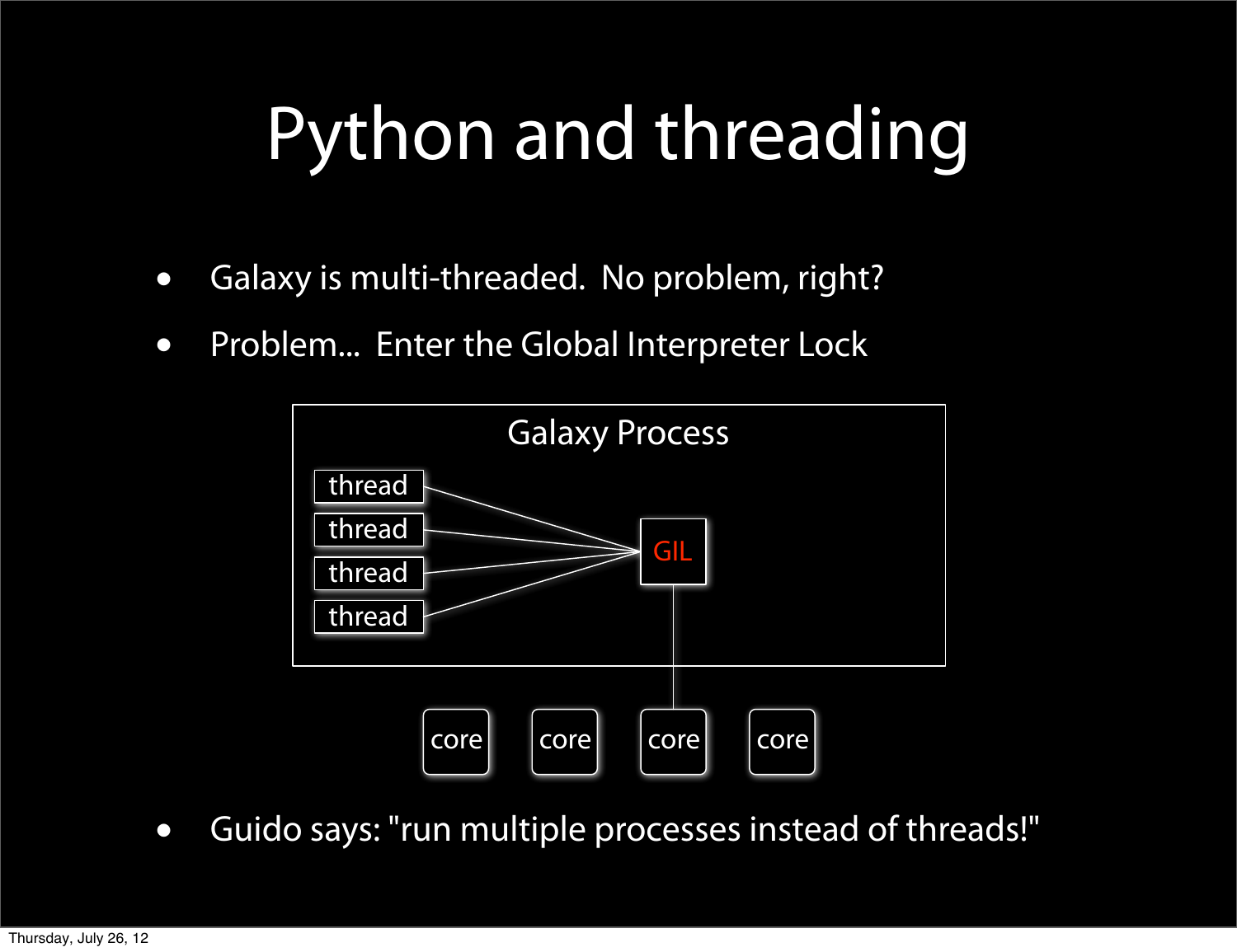## Opening the bottleneck



- One job manager responsible for dispatching jobs to handlers
- Many job handlers responsible for preparing and finishing jobs, monitoring cluster queue(s)
- Many web servers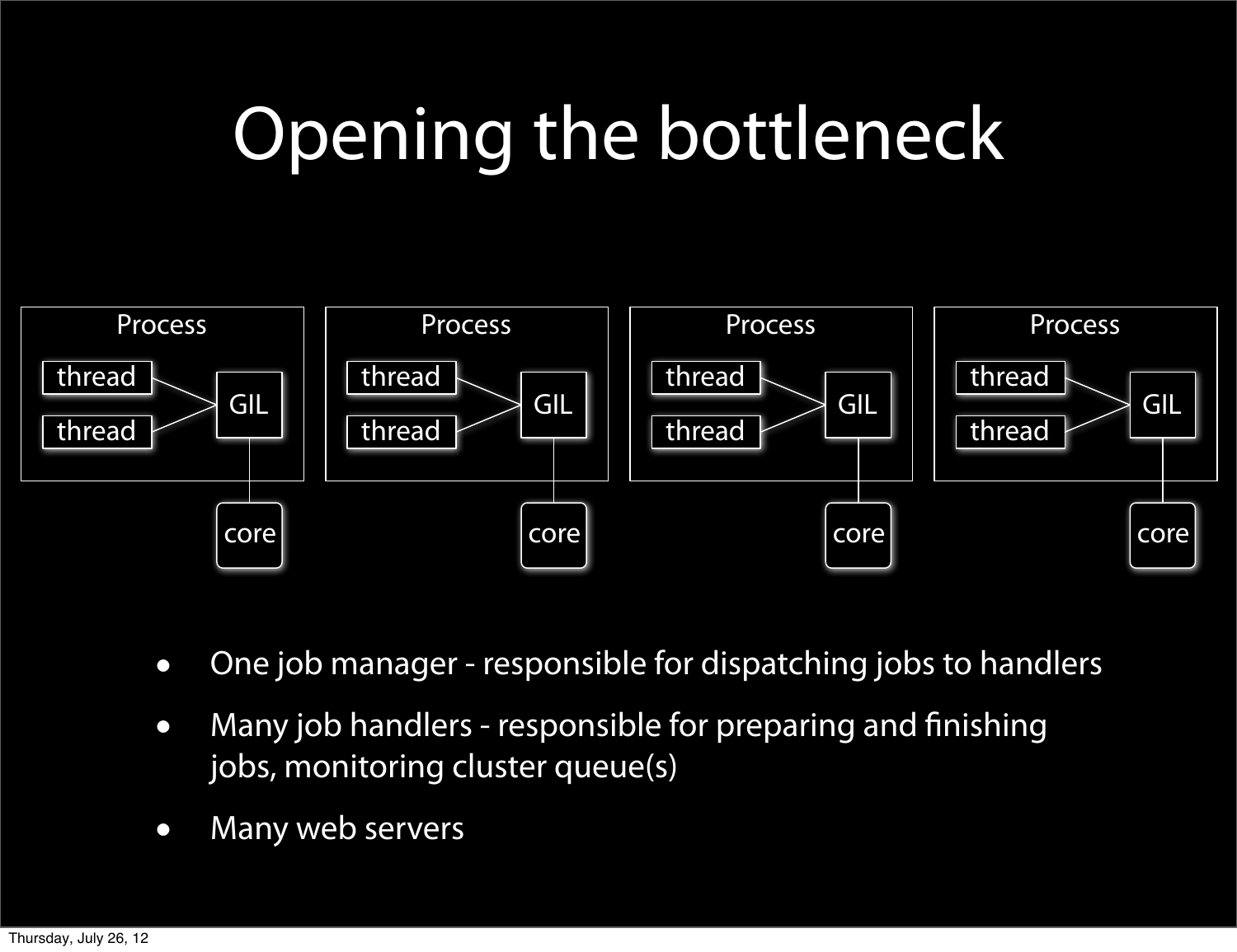- The Galaxy philosophy
	- Data is never overwritten
	- Data is never deleted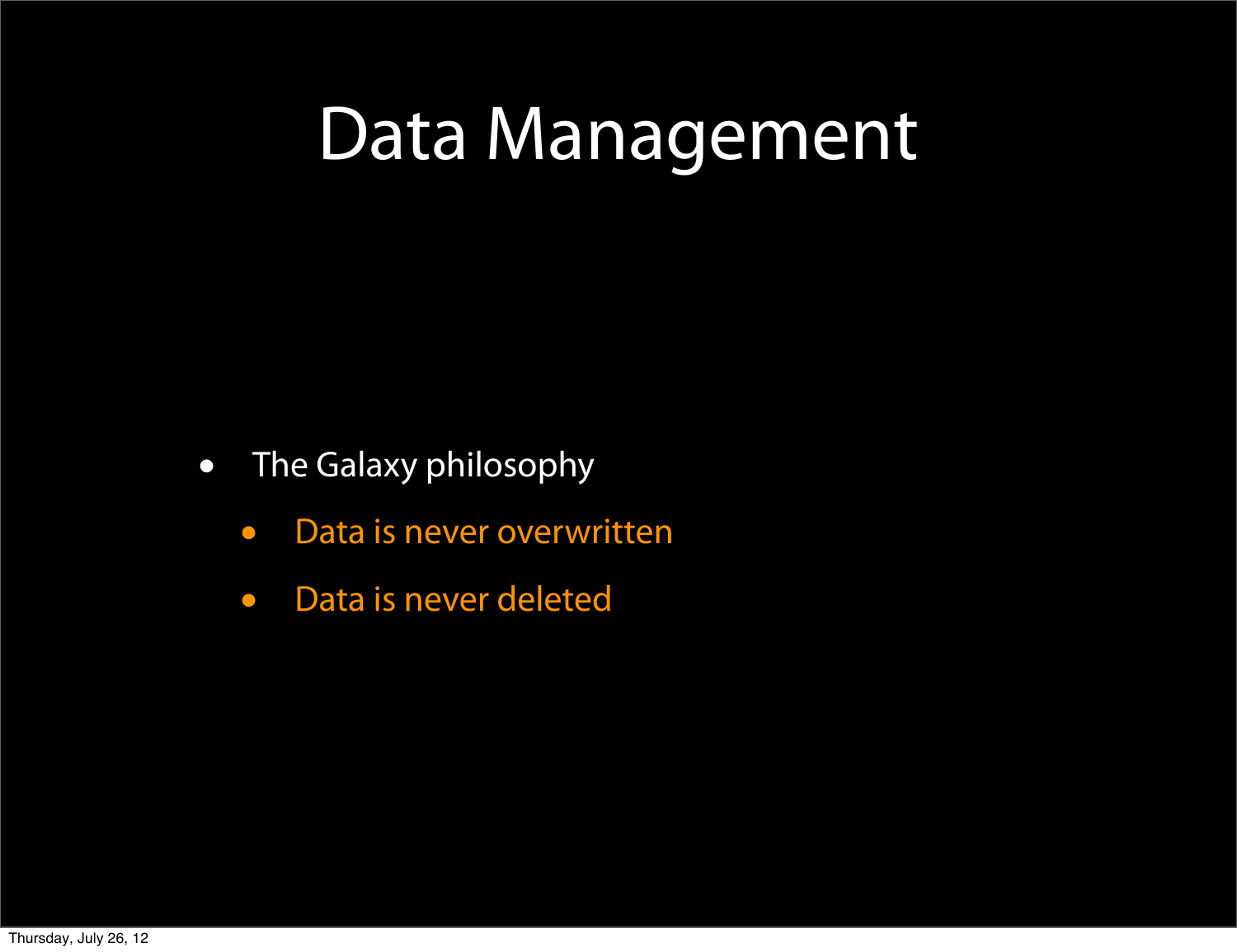filesystem choices

- Storage can easily be the bottleneck
	- Your storage must scale with your cluster
- Transparent compression and deduplication can reduce usage drastically
- Suggestions
	- ZFS: usegalaxy.org relies on ZFS on Solaris
	- ZFS on FreeBSD stable, Native ZFS on Linux coming
	- Btrfs may be viable soon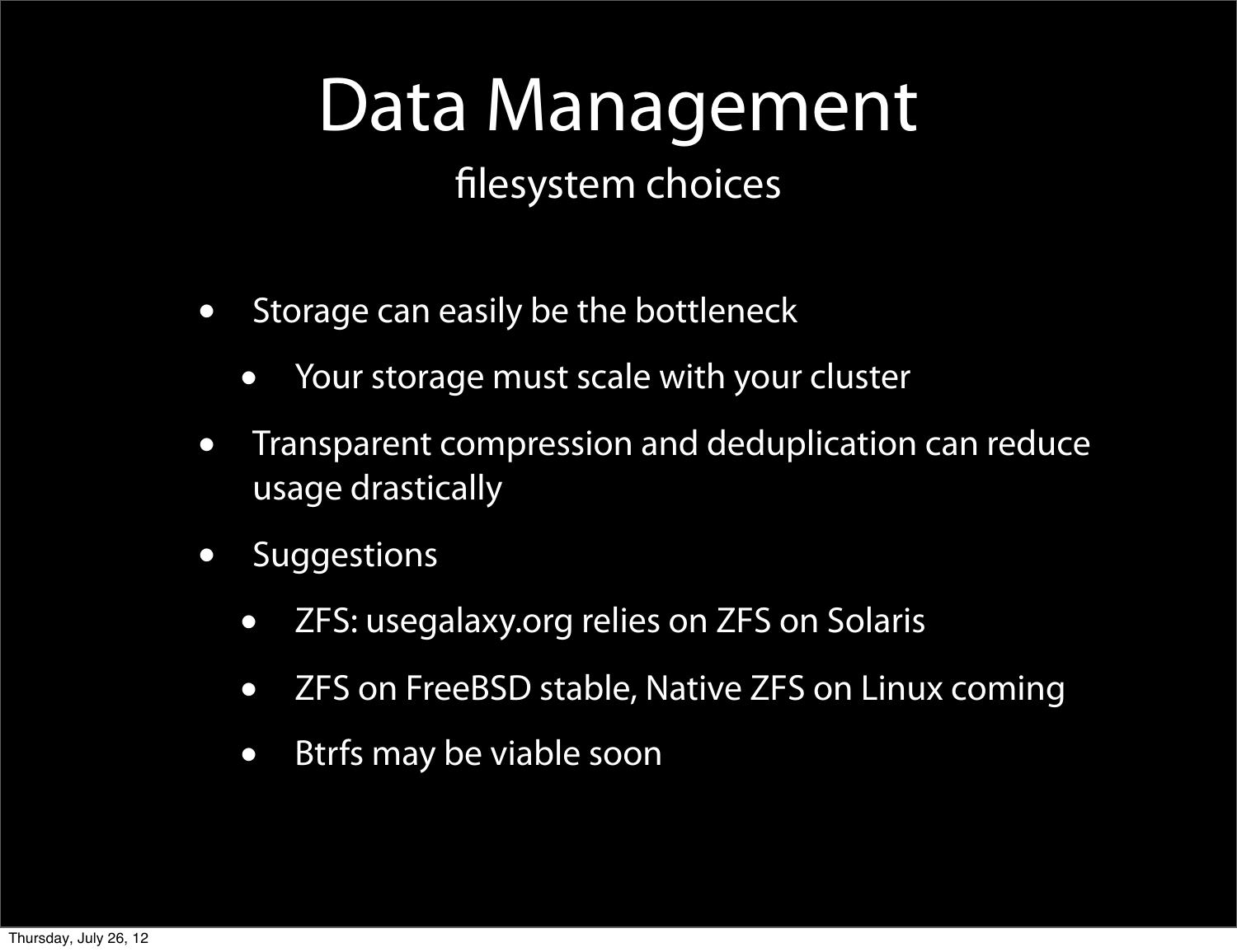#### creating data

- By default, all Galaxy history and library datasets are assigned an ID and stored in galaxy-dist/database/files/
- Single directory  $=$  single massive filesystem
- Galaxy has a dataset abstraction layer to decouple from a single local filesystem: Object Store
	- Disk backend: single filesystem
	- Distributed backend: multiple filesystems
	- Amazon S3 backend in development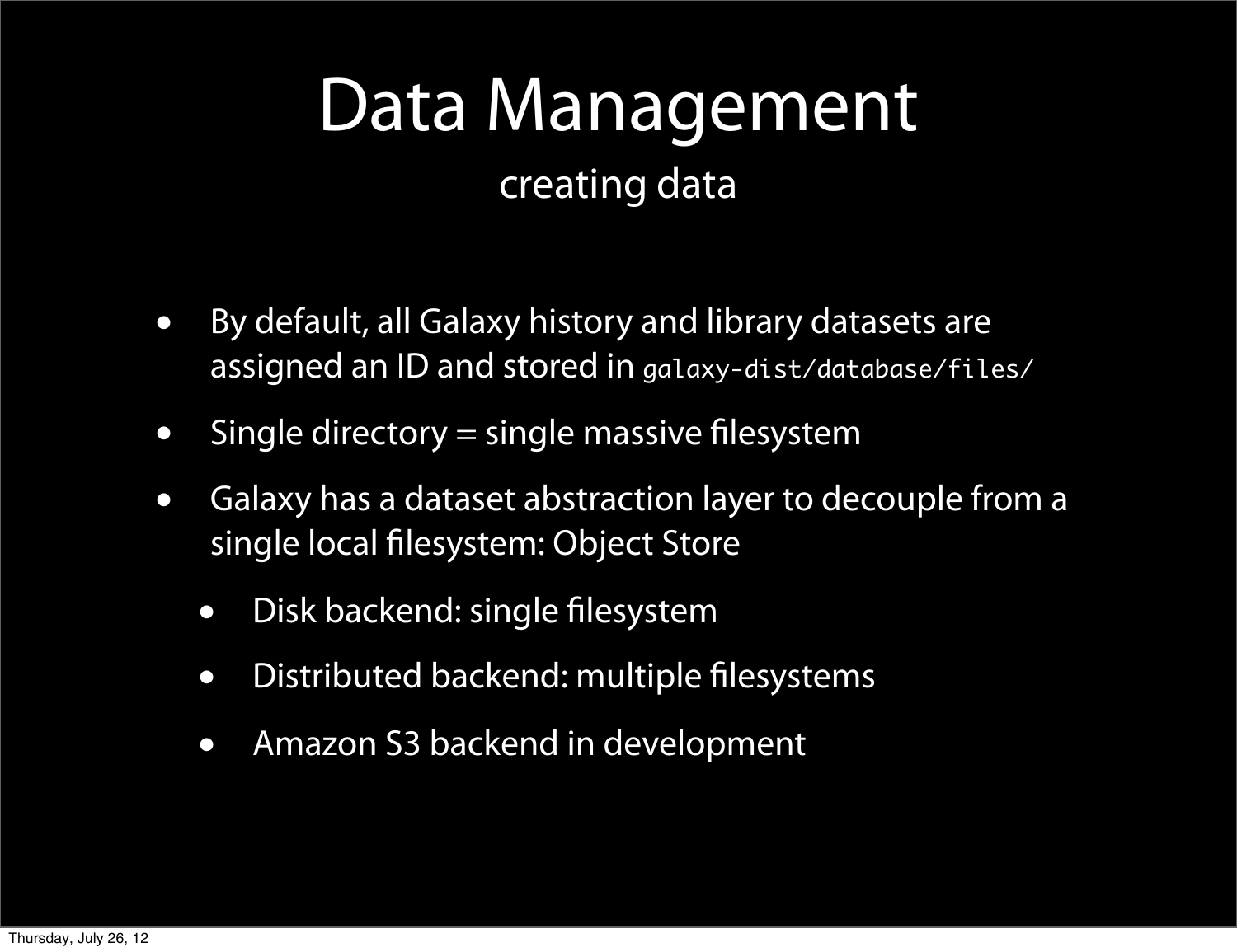#### cleaning data

- Data is never removed from disk unless
	- allow\_user\_dataset\_purge = True
	- users click "delete permanently"
- Solution: cleanup\_datasets.py
	- Run from cron to remove data from disk that has been deleted by the user (but not "deleted permanently")
	- Configurable deletion policy allows removal after data has been deleted for a specified number of days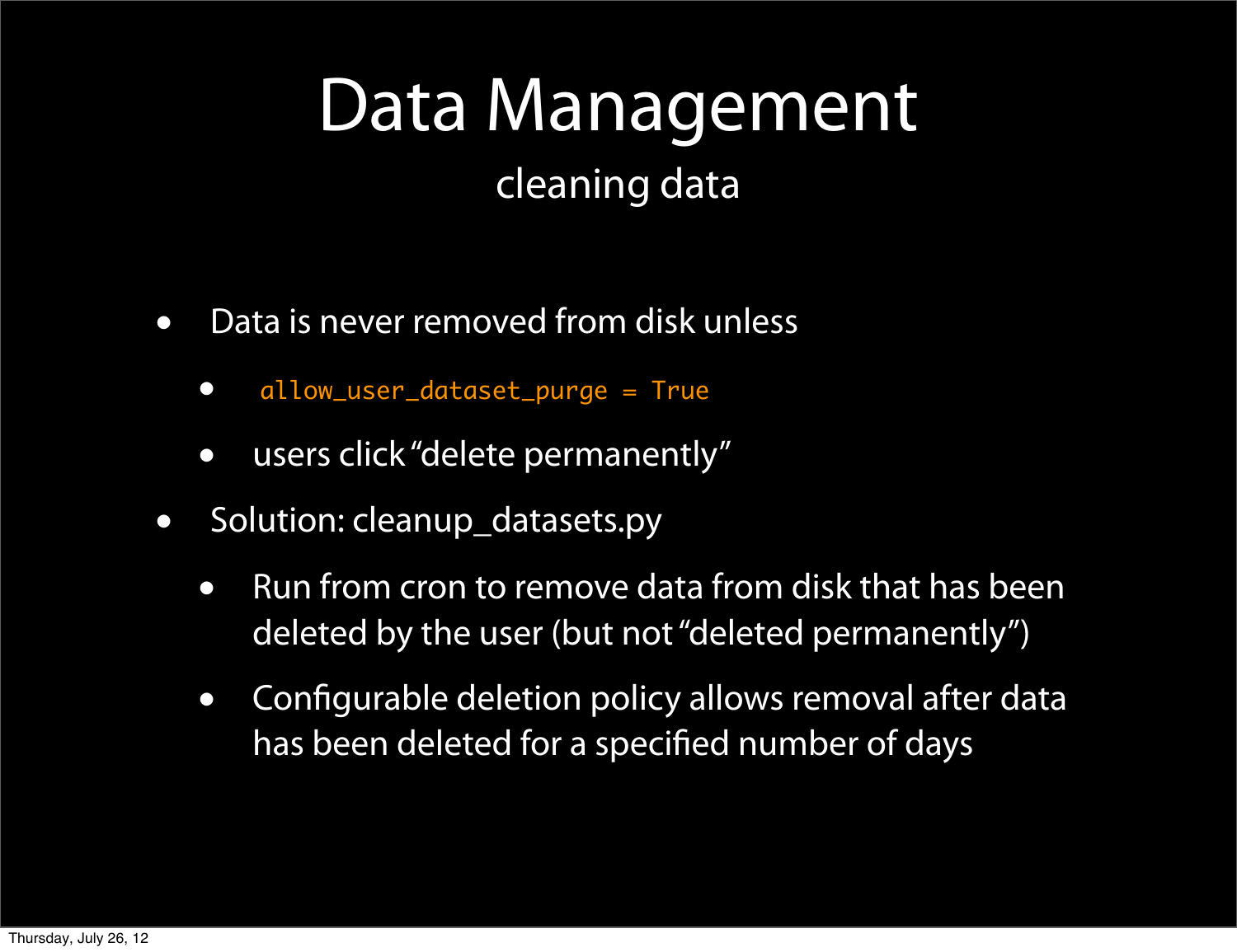## Monitoring

- Monitor Galaxy
	- Provided methods:
		- With cron/email using galaxy-dist/cron/check\_galaxy.sh
		- With Nagios using galaxy-dist/contrib/nagios
	- The provided scripts upload files and run jobs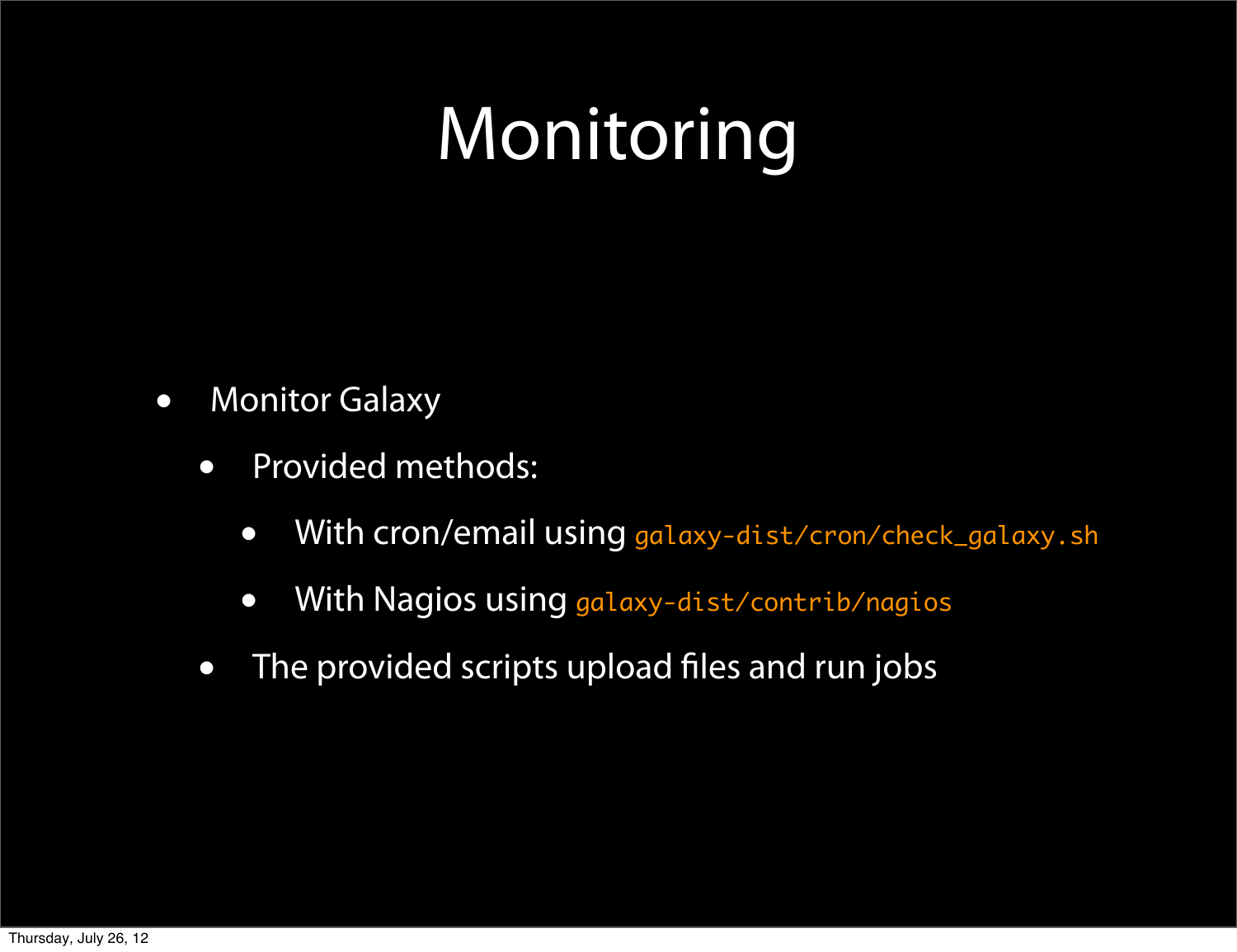## Collect Statistics with Galaxy Reports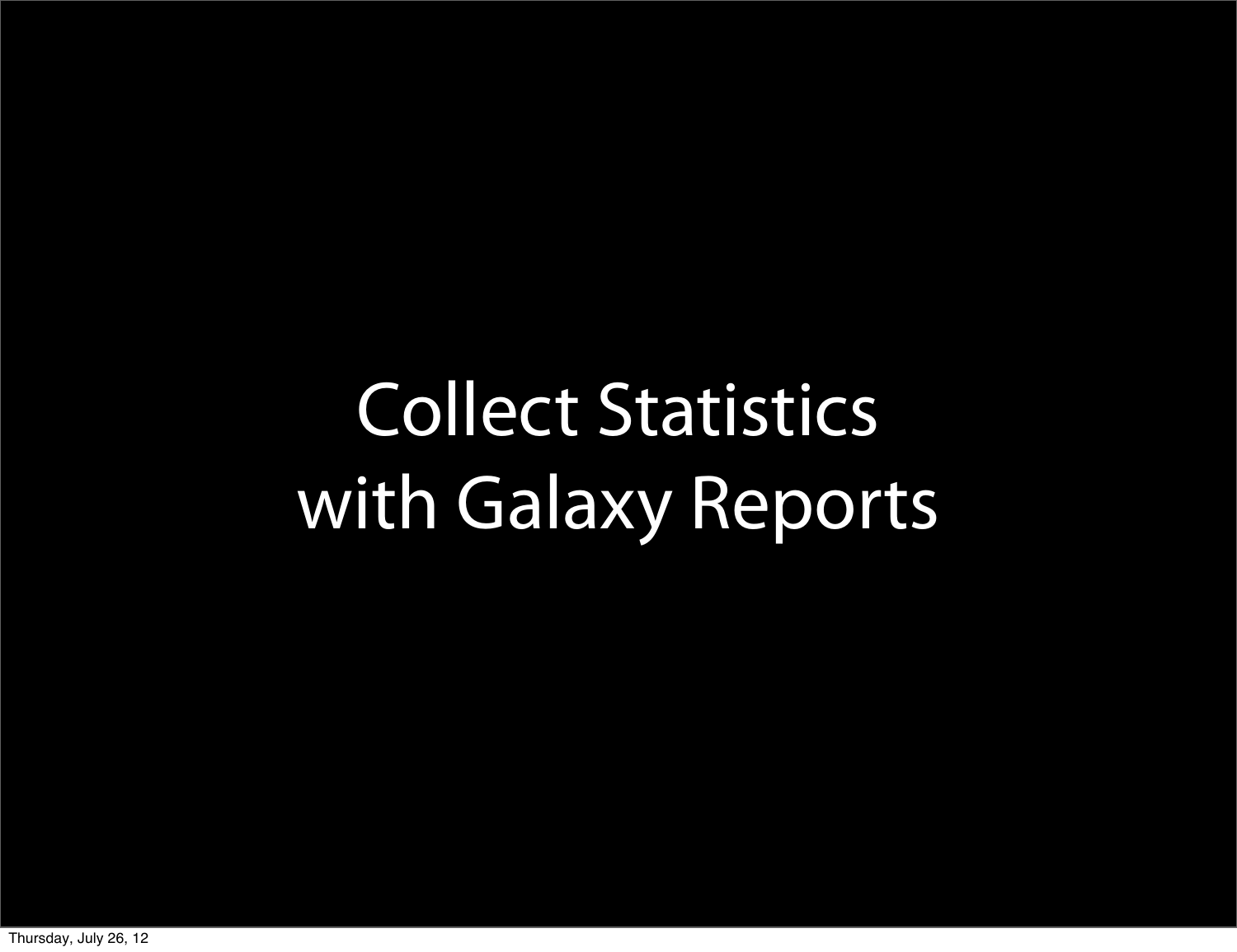## Caching data locally

- Sequences and associated indexes are needed for many tools
- Avoid duplication and wasted time repeatedly building indexes on the same sequences
- Galaxy admin user interface for locally cached data